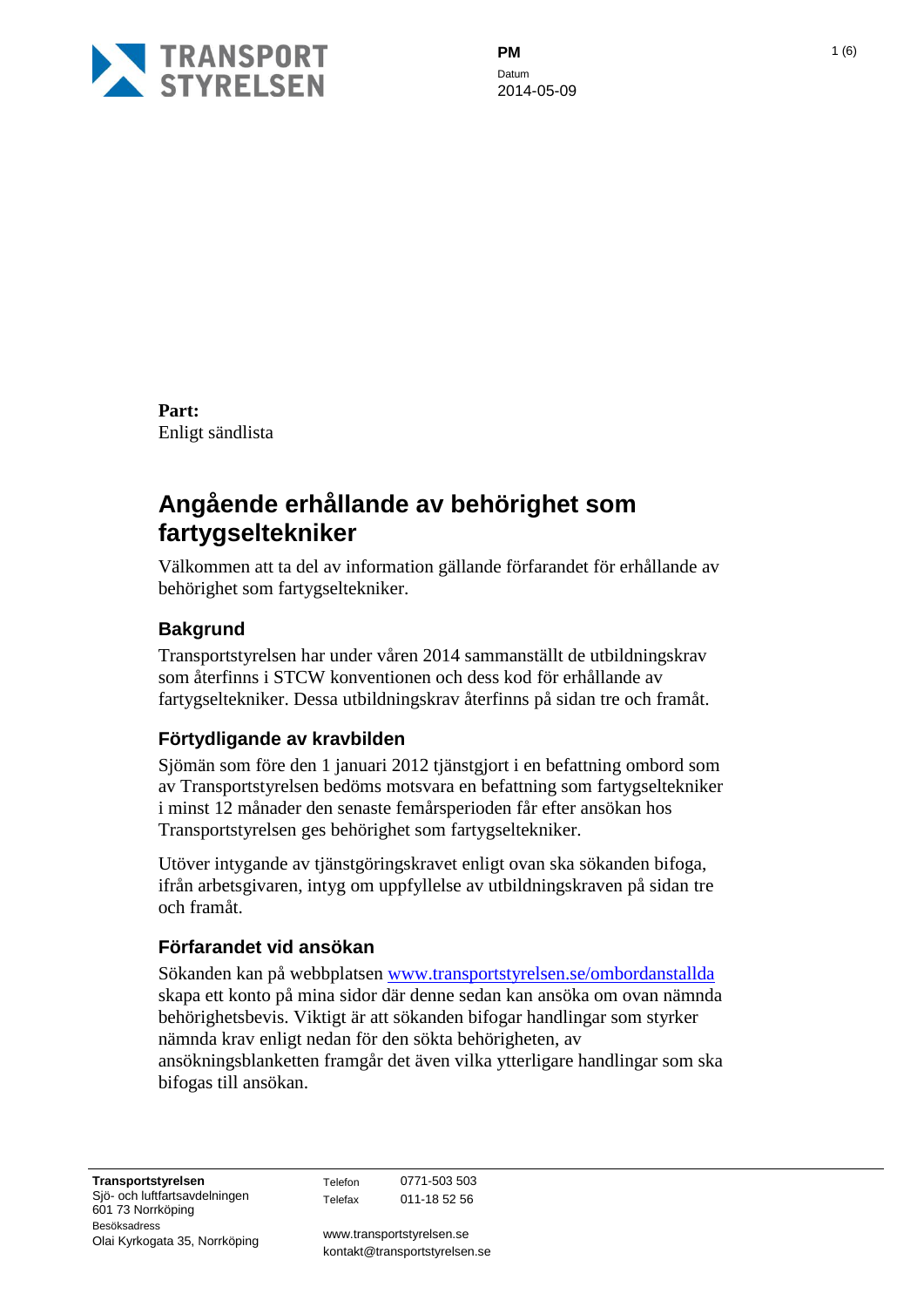

# **Kontakt**

Frågor med anledning av ovan nämnda behörighetsbevis kan ställas till: 0771-41 33 00 eller, [sjofart.behorighet@transportstyrelsen.se](mailto:sjofart.behorighet@transportstyrelsen.se)

# **Sändlista**

Chalmers tekniska Högskola Sjöbefälsförbundet Sjöfartens Arbetsgivareförbund info@transportgruppen.se Sjöfartshögskolan i Kalmar kma@lnu.se Sveriges Fartygsbefälsförening kansli@sfbf.se Sveriges Redareförening srf@sweship.se

info.smt@chalmers.se sbf@ledarna.se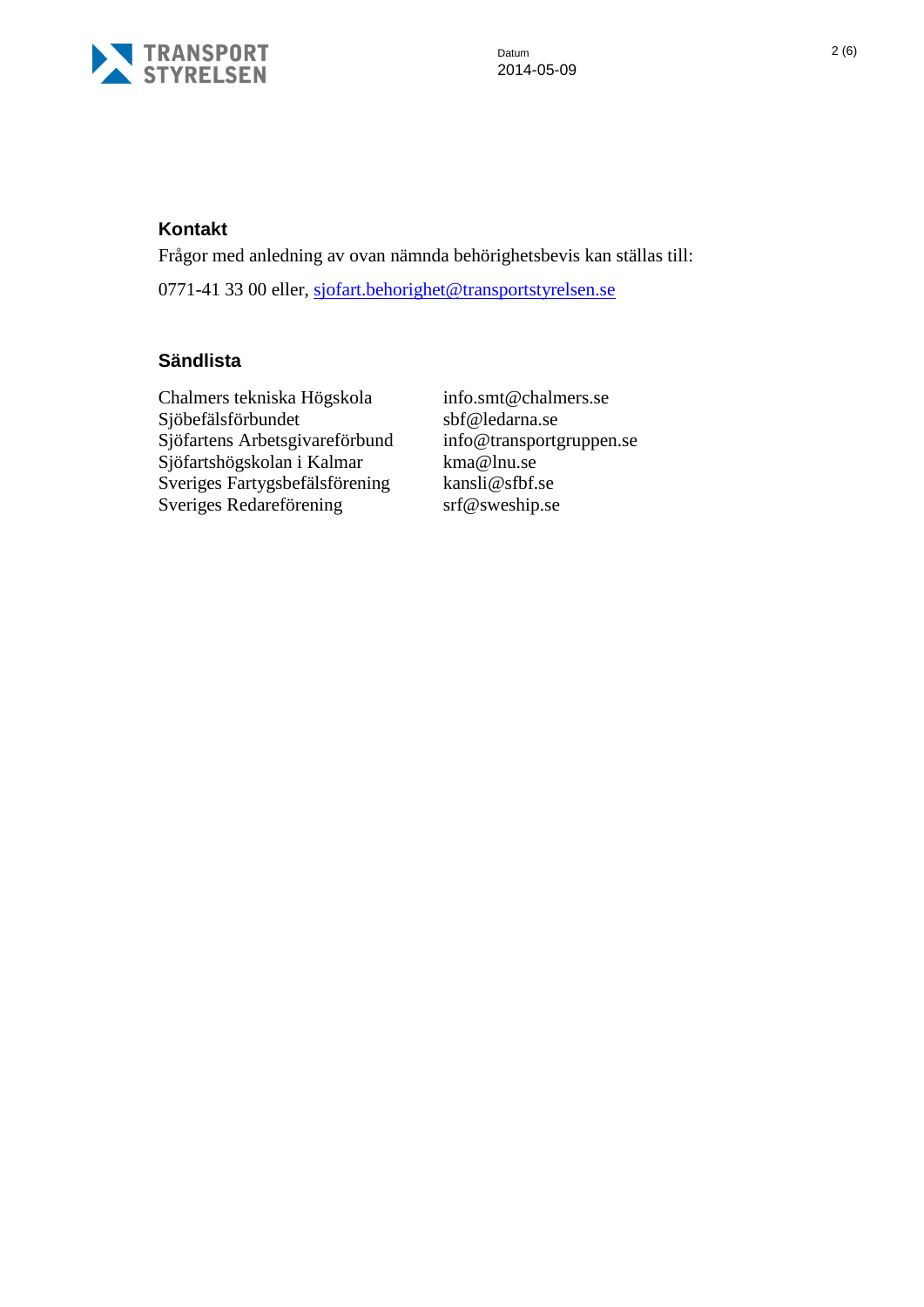

# **Följande kompetens ska finnas dokumenterad och intygas av sökandes arbetsgivare samt bifogas till ansökan för behörighet som fartygseltekniker**

Monitor the operation of electrical, electronic and control systems

Basic understanding of the operation of mechanical engineering systems, including:

- .1 prime movers, including main propulsion plant
- .2 engine-room auxiliary machinery
- .3 steering systems
- .4 cargo handling systems
- .5 deck machinery
- .6 hotel systems

Basic knowledge of heat transmission, mechanics and hydromechanics

*Knowledge of:* Electro-technology and electrical machines theory

Fundamentals of electronics and power electronics

Electrical power distribution boards and electrical equipment

Fundamentals of automation, automatic control systems and technology

Instrumentation, alarm and monitoring systems

Electrical drives

Technology of electrical materials

Electro-hydraulic and electro-pneumatic control systems

Appreciation of the hazards and precautions required for the operation of power systems above 1,000 volts

### Monitor the operation of automatic control systems of propulsion and auxiliary machinery

Preparation of control systems of propulsion and auxiliary machinery for operation

#### Operate generators and distribution systems

Coupling, load sharing and changing over generators

Coupling and breaking connection between switchboards and distribution panels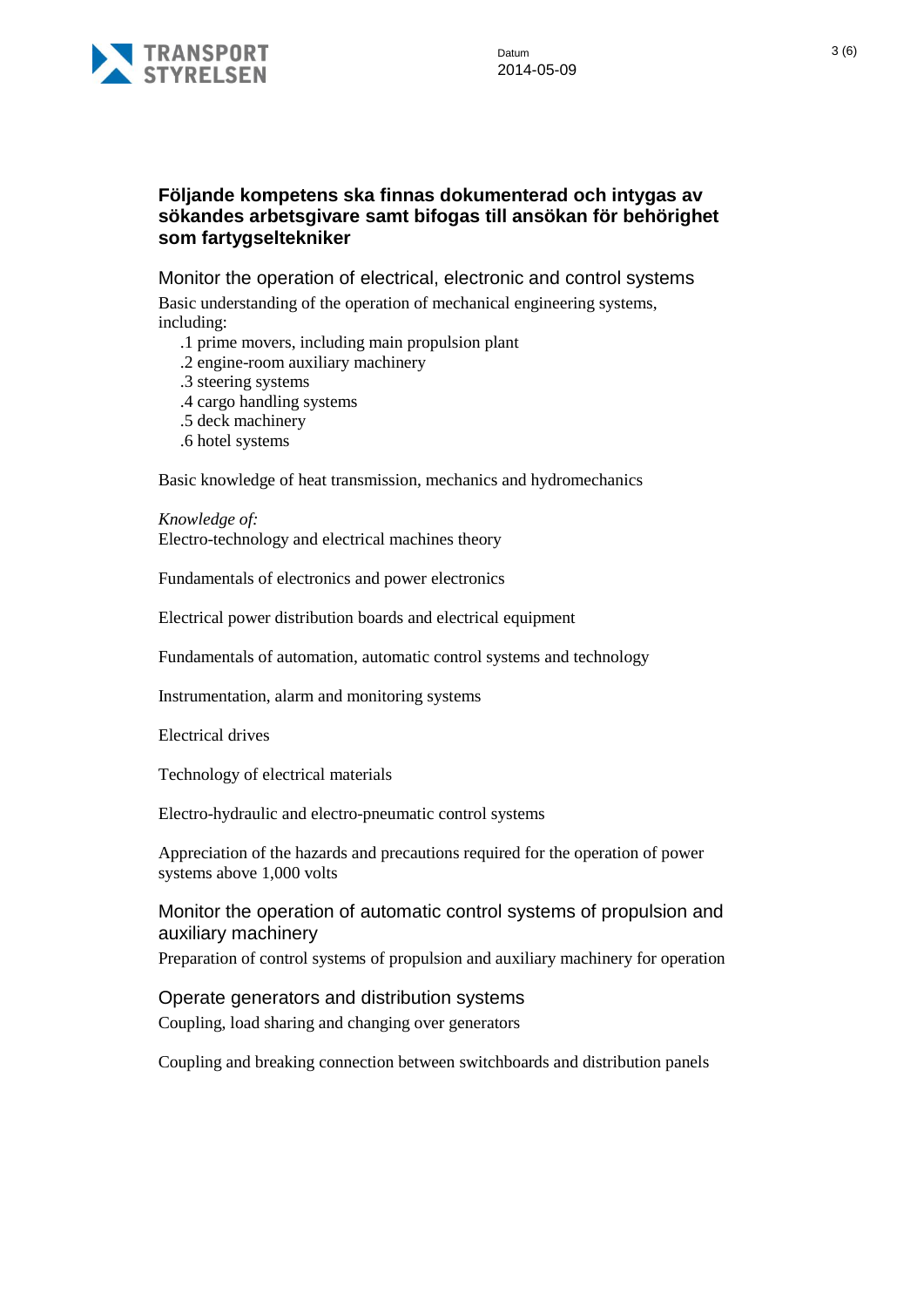

# Operate and maintain power systems in excess of 1,000 volts

*Theoretical knowledge* High-voltage technology

Safety precautions and procedures

Electrical propulsion of the ships, electrical motors and control systems

#### *Practical knowledge*

Safe operation and maintenance of high-voltage systems, including knowledge of the special technical type of highvoltage systems and the danger resulting from operational voltage of more than 1,000 volts

#### Operate computers and computer networks on ships

Understanding of:

- .1 main features of data processing
- .2 construction and use of computer networks on ships
- .3 bridge-based, engine-room-based and commercial computer use

### Use English in written and oral form

Adequate knowledge of the English language to enable the officer to use engineering publications and to perform the officer's duties

#### Use internal communication systems

Operation of all internal communication systems on board

#### Maintenance and repair of electrical and electronic equipment

Safety requirements for working on shipboard electrical systems, including the safe isolation of electrical equipment required before personnel are permitted to work on such equipment

Maintenance and repair of electrical system equipment, switchboards, electric motors, generators and DC electrical systems and equipment

Detection of electric malfunction, location of faults and measures to prevent damage

Construction and operation of electrical testing and measuring equipment

Function and performance tests of the following equipment and their configuration:

- .1 monitoring systems
- .2 automatic control devices
- .3 protective devices

The interpretation of electrical and electronic diagrams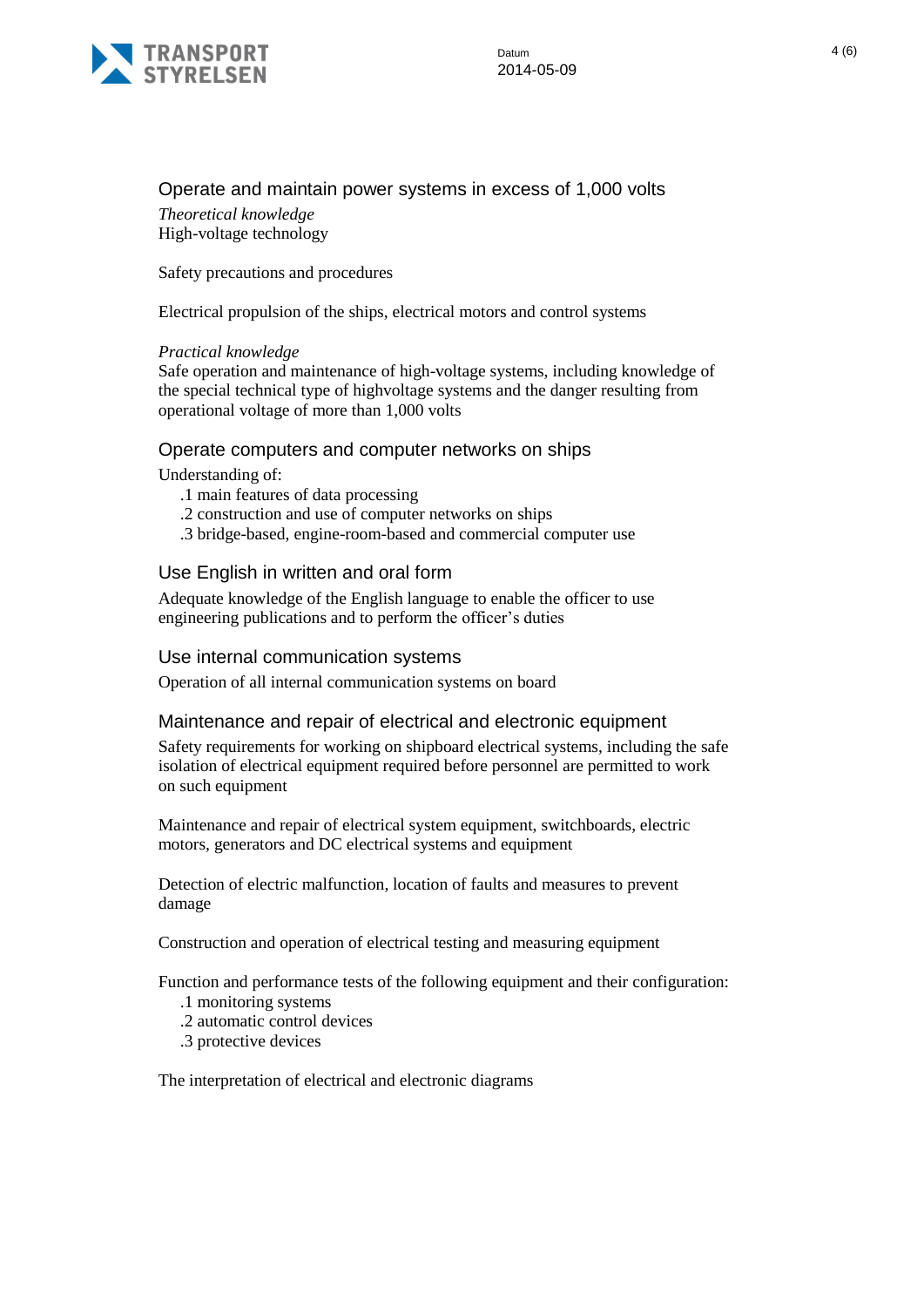

### Maintenance and repair of automation and control systems of main propulsion and auxiliary machinery

Appropriate electrical and mechanical knowledge and skills

#### *Safety and emergency procedures*

Safe isolation of equipment and associated systems required before personnel are permitted to work on such plant or equipment

Practical knowledge for the testing, maintenance, fault finding and repair

Test, detect faults and maintain and restore electrical and electronic control equipment to operating condition

Maintenance and repair of bridge navigation equipment and ship communication systems

Knowledge of the principles and maintenance procedures of navigation equipment, internal and external communication systems

#### *Theoretical knowledge:*

Electrical and electronic systems operating in flammable areas

#### *Practical knowledge:*

Carrying out safe maintenance and repair procedures

Detection of machinery malfunction, location of faults and action to prevent damage

Maintenance and repair of electrical, electronic and control systems of deck machinery and cargo-handling equipment

Appropriate electrical and mechanical knowledge and skills

#### *Safety and emergency procedures*

Safe isolation of equipment and associated systems required before personnel are permitted to work on such plant or equipment

Practical knowledge for the testing, maintenance, fault finding and repair

Test, detect faults and maintain and restore electrical and electronic control equipment to operating condition

### Maintenance and repair of control and safety systems of hotel equipment

*Theoretical knowledge:* Electrical and electronic systems operating in flammable areas